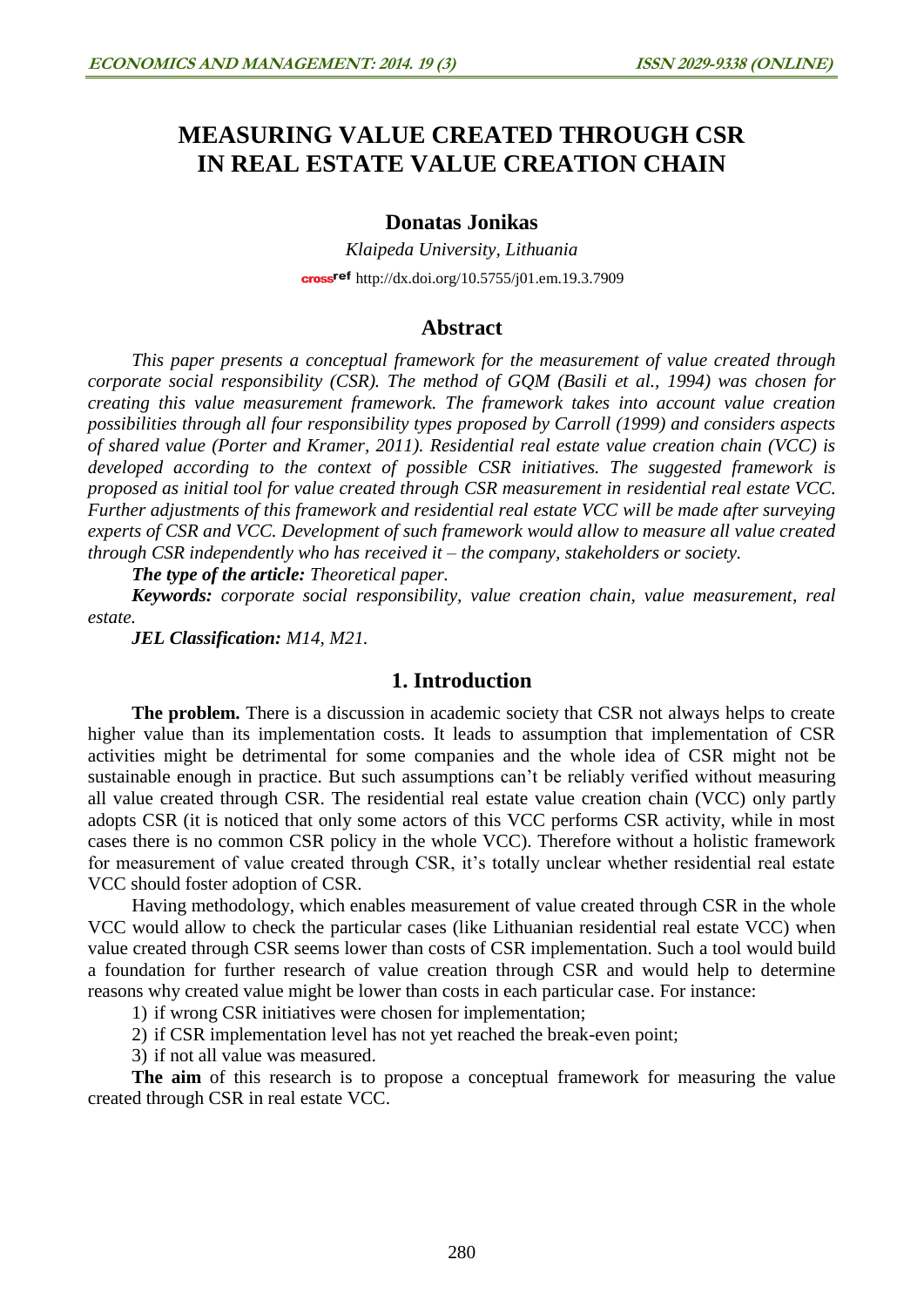# **2. Method**

The conceptual model for value measurement is developed based on theoretical research and prepared for further verification by survey of experts of CSR and VCC. The method of GQM (Basili *et al.*, 1994) was chosen for creating this value measurement model.

- *Objectives and goals* for GQM method were adopted from conceptual framework of value creation through CSR in separate member of VCC proposed by Jonikas (2013). Main objectives are to measure value created through CSR and received by company, stakeholders and society. Goals of this method go deeper and describe more specific areas where or to whom the value might be created.
- *Questions* for the framework where chosen based on acknowledgement that CSR consists of four kinds of responsibilities: economic, legal, ethical, and philanthropy (Carroll, 1999; Aras & Aybars, 2010; Gholami, 2011; Valackienė & Micevičienė, 2011). As authors suggested different variables to reveal value in each part of CSR, the range of questions might and should be expanded after surveying experts of CSR and VCC.
- *Metrics* were found the most challenging part of this framework. There already has been made a distinction between value creation and value appropriation, recognizing that, in some cases, organizations that create new value will lose or will have to share this value with other stakeholders, such as employees, competitors, or society (Nohria & Ghoshal, 1994; Makadok & Coff, 2002; Chatain & Zemsky, 2011; Porter & Kramer, 2011). Therefore, researching value creation through CSR, Porter and Kramer (2011) suggested the concept of shared value. Four types of value (Jonikas, 2012) should be taken into attention while developing metrics for this framework: not shared exchange, not shared use, shared exchange and shared use value.

Speaking about value creation, an important point of view should be noted that CSR is becoming a business strategy and not only a theory (Juščius, Pukelienė & Šneiderienė, 2009). Furthermore most of recently performed empiric CSR researches focus on value received by companies. Though, value for stakeholders mostly remains as a secondary topic. Talking about financial value created through CSR, more outstanding view was presented by Visser (2010), Margolis and Walsh (2001) who said that, value creation through CSR is more than just financial profitability. The goal is economic development, which means not only contributing to the enrichment of shareholders and executives, but improving the economic context in which a company operates, including investing in infrastructure, creating jobs, providing skills development and so on. Furthermore company benefits received through CSR could be generally grouped into:

- *financial value* **-** Griffin & Mahon (1997), Margolis & Walsh (2001), Aras, Aybars, Kutlu (2010), Vyser (2010), Ioannou & Serafeim *(2010)*.
- *competitive advantage* **–** Juščius & Snieška (2008), Ruževičius & Serafinas (2007), Georgiev (2009), Quyang (2011), Du, Bhattacharya & Sen (2010)
- *favorable purchase decision making* Hietbrink, Berens & Rekom (2010), Banyte, Brazioniene, Gadeikiene (2010), Šimanskienė & Paužuolienė (2010).

Apart those value creation possibilities through CSR, scholars note quite many problems especially related to CSR and stakeholders conjunction. Juščius (2007), Yuan, Bao and Verbeke (2011) pointed the situation that, societal stakeholders' increasingly demand for CSR initiatives, and simultaneous corporate managers require that any such initiatives should improve business performance. Such situation has triggered various alternative strategies to integrate CSR in prevailing business activities, but not all of them are successful. And while there is no holistic framework how to measure value created through CSR, decision making on CSR implementation still remains subjective and one-sided in most cases.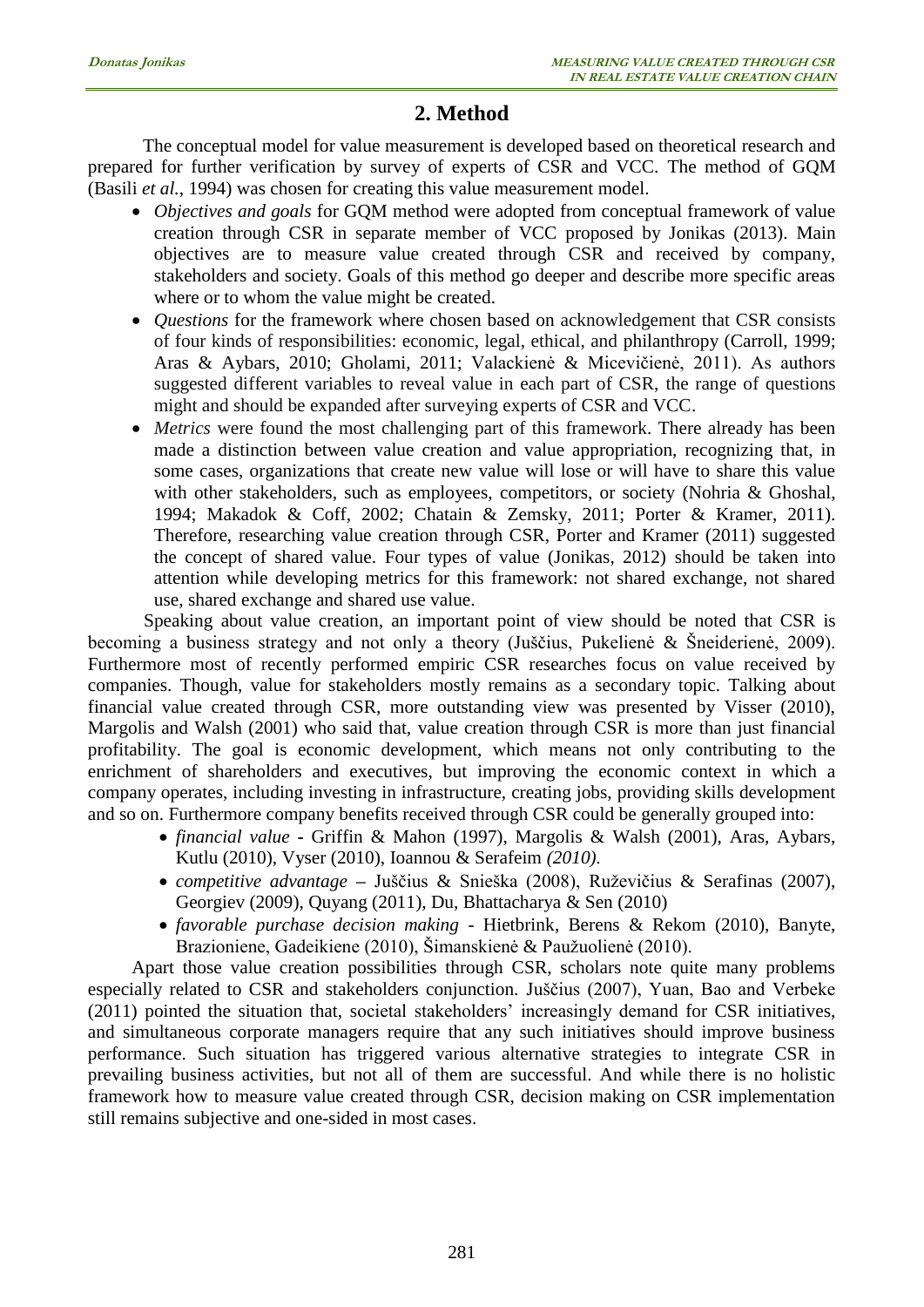| <b>Objective</b>    | Goal                      | <b>Questions</b>                    | <b>Metrics</b>                                   |
|---------------------|---------------------------|-------------------------------------|--------------------------------------------------|
|                     | Financial                 | increased company stock value       | stock market price if applicable                 |
|                     |                           | increased sales                     | change in sales                                  |
|                     |                           | loyalty of employees                | employee turnover rate, average                  |
|                     |                           | new business activities             | opinion of executives (survey)                   |
| <b>COMPANY</b>      | <b>Marketing</b>          | brand awareness                     | top of mind position in the market               |
|                     |                           | positive associations with brand    | shift in positive associations                   |
|                     |                           | point of differentiation            | opinion of executives and customers              |
|                     |                           | access to new markets               | opinion of executives, factual sales             |
|                     |                           | customer loyalty and retention      | repeat purchase, loyal customer                  |
|                     |                           | favourable purchase decision        | customer opinion, sales (if comparable)          |
|                     |                           | justification of higher price       | customer opinion, sales (if comparable)          |
|                     |                           | better work conditions              | employee opinion, compliance to standards        |
|                     | <b>Employees</b>          | health savings                      | number of accidents and illnesses                |
|                     |                           | self - realization and satisfaction | employee opinion (survey)                        |
|                     |                           | improved quality                    | consumer opinion by survey, number or product    |
|                     | <b>Customers</b>          |                                     | return and complaints                            |
| <b>STAKEHOLDERS</b> |                           | higher perceived value              | consumer opinion by survey                       |
|                     |                           | new added value                     | product or service analysis                      |
|                     |                           | involvement (co-creation)           | executive opinion, customer opinion              |
|                     | <b>Suppliers and</b>      | increased competitive advantage     | sales, average price, market share               |
|                     | <b>Business</b>           | faster production                   | production cycle, supply chain timing            |
|                     | associates                | increased mutual trust              | opinion of suppliers and partners                |
|                     |                           | new standard in business sector     | case analysis if applicable                      |
|                     | <b>Society</b>            | new social services and products;   | case analysis if applicable                      |
|                     |                           | charity projects                    | received donations and other benefits            |
|                     |                           | support for education and job       | case analysis if applicable, funds for education |
|                     |                           | creation                            | and new job creation, number of new jobs         |
|                     |                           | public health and other welfare     | analysis of statistics of specific illnesses     |
|                     | <i><b>Environment</b></i> | prevention of pollution             | reduction of $CO2$ emissions and similar         |
|                     |                           | restoring contaminated areas        | spendings on environment restoration             |
|                     | Government                | budget savings                      | alternative costs of government in case if no    |
| <b>SOCIETY</b>      |                           |                                     | such value created                               |
|                     |                           | reduced unemployment                | new jobs in CSR companies, government            |
|                     |                           |                                     | savings on donations for jobless people          |
|                     |                           | increased GDP                       | additional GDP created by CSR                    |
|                     |                           | foreign investments                 | number of new companies and total investments    |
|                     |                           |                                     | when it was done under condition of CSR          |
|                     |                           |                                     | adoption                                         |

### **Table 1.** Conceptual framework for measuring value created through CSR

Theoretical and empiric researches confirm that value creation through CSR is feasible independently to company size particularly on the factors that translate into marketing benefits (Bocquet & Mothe, 2011; Vancheswaran & Gautam, 2011). As it is confirmed, small companies can also introduce radical innovation based on their CSR involvement. Results advise that small companies should decide which dimension of CSR is central to their strategy, and how they could use their strategic CSR to develop radical innovation, thus taking advantage of their CSR orientation to further develop value creation and innovation performance. Therefore simple and easily applicable framework for measurement of value creation through CSR would be highly beneficial for small but innovative companies.

As Januszewski (2011) noted in his research, the aim of the identification of key customers is to facilitate the optimal allocation of resources of the company. Not all customers are equally important for the company, and the company is not able and should not try to acquire and satisfy needs of each customer. The same should be said about company stakeholders. Not all of them are equally important for the company, because implementation of CSR initiatives brings different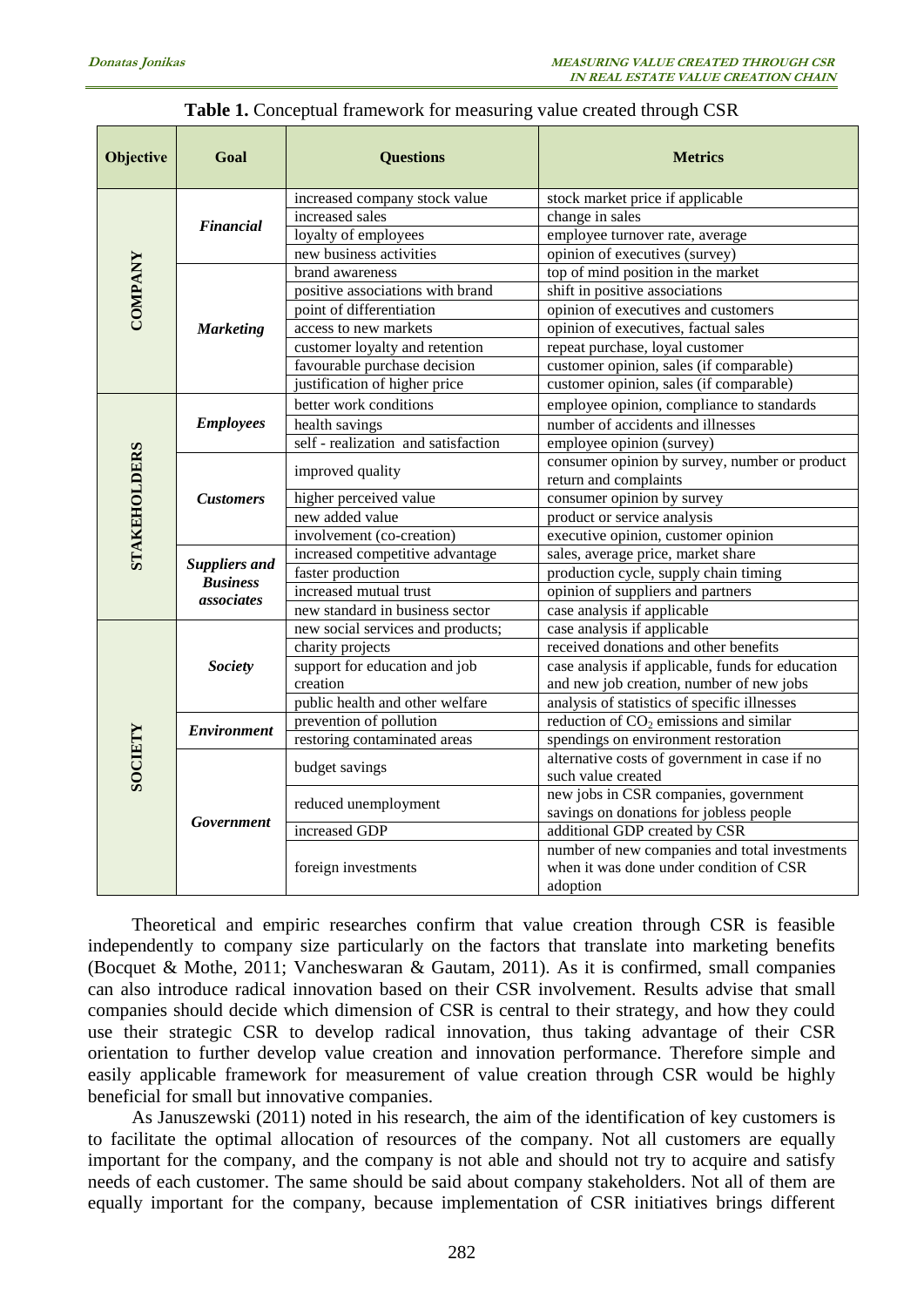value to stakeholder groups. Purely from the economic point of view, the company should adjust its CSR policy towards those stakeholder groups where the largest common value is created at lowest costs of CSR implementation (highest "profit" of CSR implementation independently who will get the largest share of created value).



**Figure 1.** Real Estate Value Creation Chain

Trying to measure value created through CSR in the whole VCC requires defining the VCC, but naming parties of VCC and their interdependencies is not yet enough. Figure 1 shows quite standard VCC in real estate project development. The developer is the company or a person who initiates the real estate project. Developer applies to architect for preparation of the project, which is later confirmed by municipality. After municipality issues construction permission, company starts creation of physical value – constructing a building. Construction company requires various materials from suppliers, logistics company services to deliver those materials and subcontractors for specialized works. Once building is completed, government institutions inspect the object and issue appropriate certificates which validate that building is truly finished, meets all requirements and is ready for use. Finally, developer receives the value – building which is ready for sale, rent or own use.

As it was noted, CSR might help to create not only share, but use value as well. And as it is seen from proposed value measurement framework, not only companies from VCC should be taken under the scope of research, but stakeholders and society as well. Considering all this, much more parties should be taken into account of VCC, while trying to measure value created through CSR in residential real estate VCC.

### **3. Results**

Broadening the scope of residential real estate VCC, 4 stages of value creation should be emphasized:

- 1) **pre-construction stage** takes all activities before real construction is started (i.e. acquiring land, preparing the project, getting permissions for construction and etc.);
- 2) **construction stage** takes all activities which create real physical value (i.e. preparing construction site, ordering and delivering materials, hiring subcontractors and etc.);
- 3) **sales stage** takes all activities while ownership of residential real estate is being transferred to new owners – inhabitants (i.e. marketing campaign of residential real estate project, actions of real estate agents, bank credit policy and et.).
- 4) **after-sale stage** takes activities which arise after the residential real estate is transferred to new owners (i.e. guarantees for construction work, municipality obligations to develop the district, any issues related to housing credit payment).

Table 2 shows all possible actors of residential real estate VCC which are connected by order flow, information flow, material and service flow, permissions and verifications. Interaction of these actors of VCC is visually show in Figure 2.

Measuring value created through CSR in residential real estate is performed applying framework proposed in Table 1 in all stages of VCC outlined in Figure 2. The received outcome is given in Table 3.

There is no point of measuring increased sales in residential real estate VCC, because each real estate object is new and takes quite long time to be built. Therefore it is suggested to measure if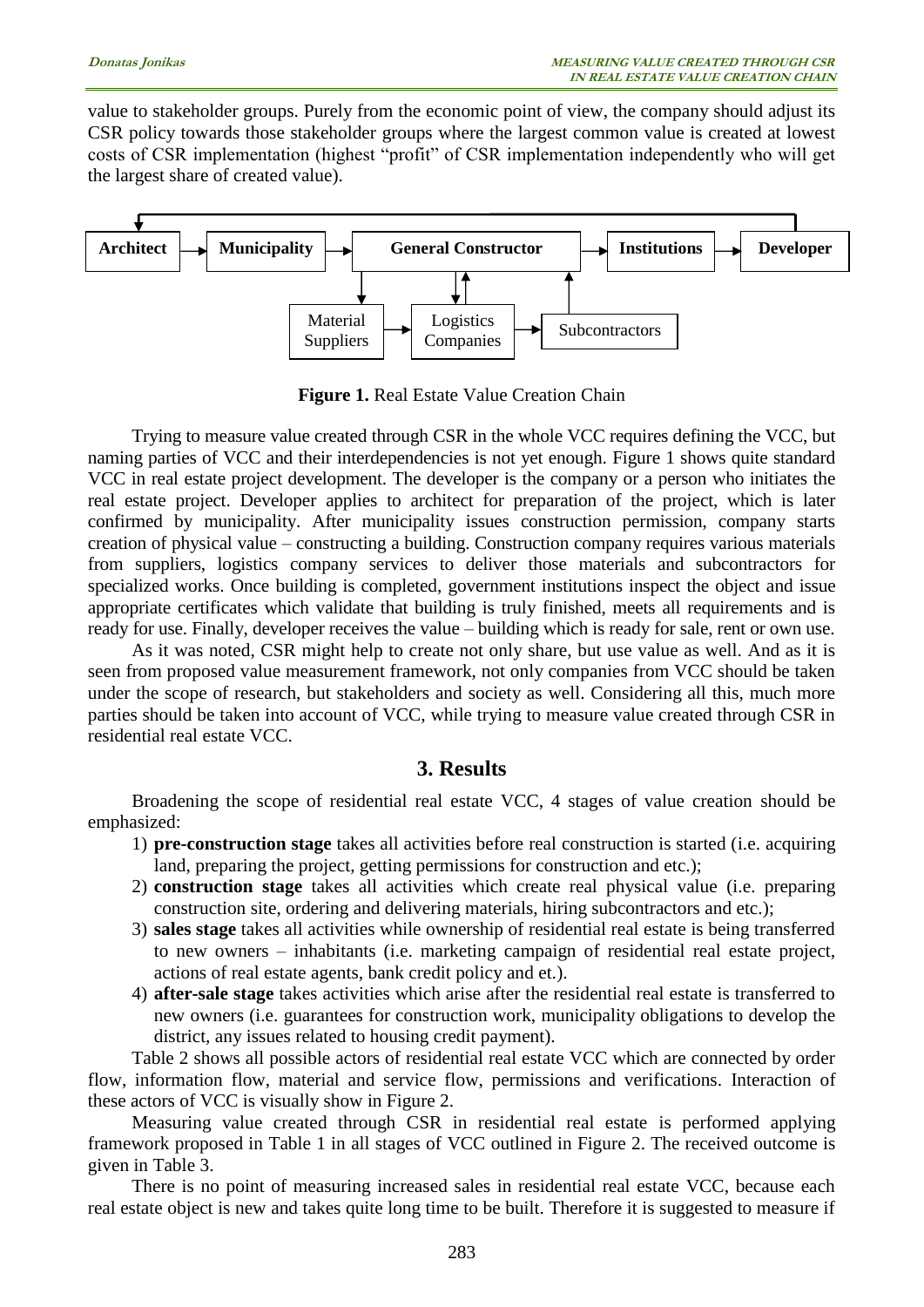such objects are sold faster if they are involved in CSR activity. Customer loyalty and retention is an important benefit and value for company, but it's barely to be possible to measure repeat purchase and loyal customers while analysing sales of residential real estate. Therefore it has been modified to "customer loyalty and recommendations". Though public health and some other welfare is hard to be measured via short period of time, it is left in the new framework for the purpose if this framework might be used for longitudinal research. Foreign investments, as possible outcome of CSR initiatives in residential real estate case, is not likely to be expected, but in any case it is possible.

| <b>Party of VCC</b>                      | Role in VCC in context of CSR                                                                                                                                                                                                                                                                                                                                | <b>Stage of value</b><br>creation              |
|------------------------------------------|--------------------------------------------------------------------------------------------------------------------------------------------------------------------------------------------------------------------------------------------------------------------------------------------------------------------------------------------------------------|------------------------------------------------|
| Project developer                        | Investor, project initiator and manager, which makes general<br>decisions on how real estate project will be developed. It is the<br>initiator of VCC                                                                                                                                                                                                        | pre-construction,<br>construction, sales       |
| Land owner                               | Can sell or rent land to Project development company. He contributes<br>to VCC by deciding to support or not to support particular real estate<br>projects and by setting the price or rent for the land.<br>Land can be initially owned by:<br>project developer<br>$\bullet$<br>municipality / government<br>$\bullet$<br>other private owner<br>$\bullet$ | pre-construction                               |
| Marketer                                 | This is market researcher, marketing specialist. He determines<br>business possibilities for real estate and needs of particular market<br>segments, can suggest CSR initiatives to be added into the project.                                                                                                                                               | pre-construction,<br>sales                     |
| Architect                                | Can suggest various project options and ideas related to CSR                                                                                                                                                                                                                                                                                                 | pre-construction                               |
| Municipality and<br>related institutions | Municipality not only issues construction permissions, but also can<br>negotiate with real estate developers for                                                                                                                                                                                                                                             | pre-construction,<br>after-sales               |
| State institutions                       | Construction inspection institution, Electricity network operator,<br>Center of registers, Notaries, Mortgage. Even if those institutions<br>don't create value directly, they act as checkpoints in VCC                                                                                                                                                     | pre-construction,<br>construction, sales       |
| Banks or other credit<br>institutions    | Construction financing (loans to project developer, construction<br>companies and etc.) and loans for flat buyers. Bank's policy and rules<br>might be responsible or not                                                                                                                                                                                    | all stages                                     |
| Construction<br>company                  | Main decision maker and rule setter in construction stage. Tis<br>company might keep it's CSR policies or not, might require the same<br>from their subcontractors or not                                                                                                                                                                                    | construction                                   |
| Subcontractors                           | Construction company hires subcontractors to more specialized<br>works (i.e. cleaning & utilization, gardening) and in such cases when<br>additional help is needed. Subcontractors keep the same CSR<br>initiatives as main company or not                                                                                                                  | construction                                   |
| Suppliers of<br>materials                | Materials are healthy and environment friendly or not. Durable and<br>appropriate quality or not                                                                                                                                                                                                                                                             | construction                                   |
| Transport                                | Prompt delivery of materials to construction site, environment-saving<br>transportation                                                                                                                                                                                                                                                                      | construction                                   |
| Real estate agents                       | Main actors in real estate sales stage. Is the whole sales process<br>socially responsible or not, mainly depends on them                                                                                                                                                                                                                                    | sales stage                                    |
| Real state evaluation<br>company         | This is independent evaluator of real estate value. Based on these<br>evaluations banks make decision regarding loans for potential buyers.<br>Value can be set in ethical way or not                                                                                                                                                                        | sales stage                                    |
| Interior designer                        | Can suggest interiors with environment friendly materials, can design<br>healthier living space and etc.                                                                                                                                                                                                                                                     | sale, after-sales                              |
| Neighbors and local<br>society           | If permission for construction is required from neighbors                                                                                                                                                                                                                                                                                                    | pre-construction,<br>after-sales               |
| Inhabitants                              | Flat buyers for whom CSR initiatives can be important or have no<br>meaning at all.                                                                                                                                                                                                                                                                          | Sales, after-sales                             |
| Mass media                               | Can announce good or bad news about the project since its initial<br>stage. Can be used by developer or real estate agent to advertise the<br>project.                                                                                                                                                                                                       | all stages, but<br>specially in sales<br>stage |

**Table 2.** Parties involved in residential real estate VCC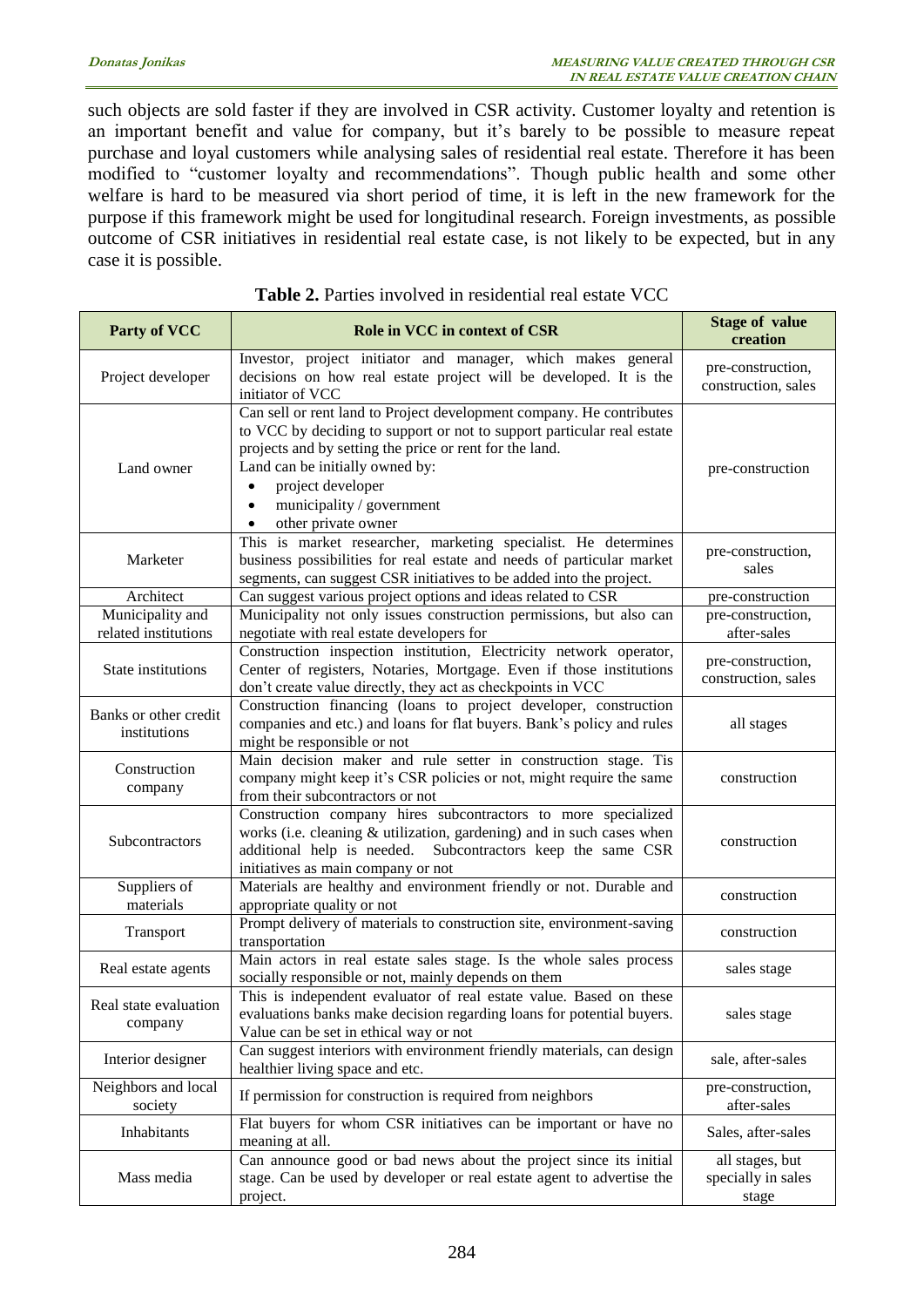

Figure 2. Residential real estate value creation chain in context of CSR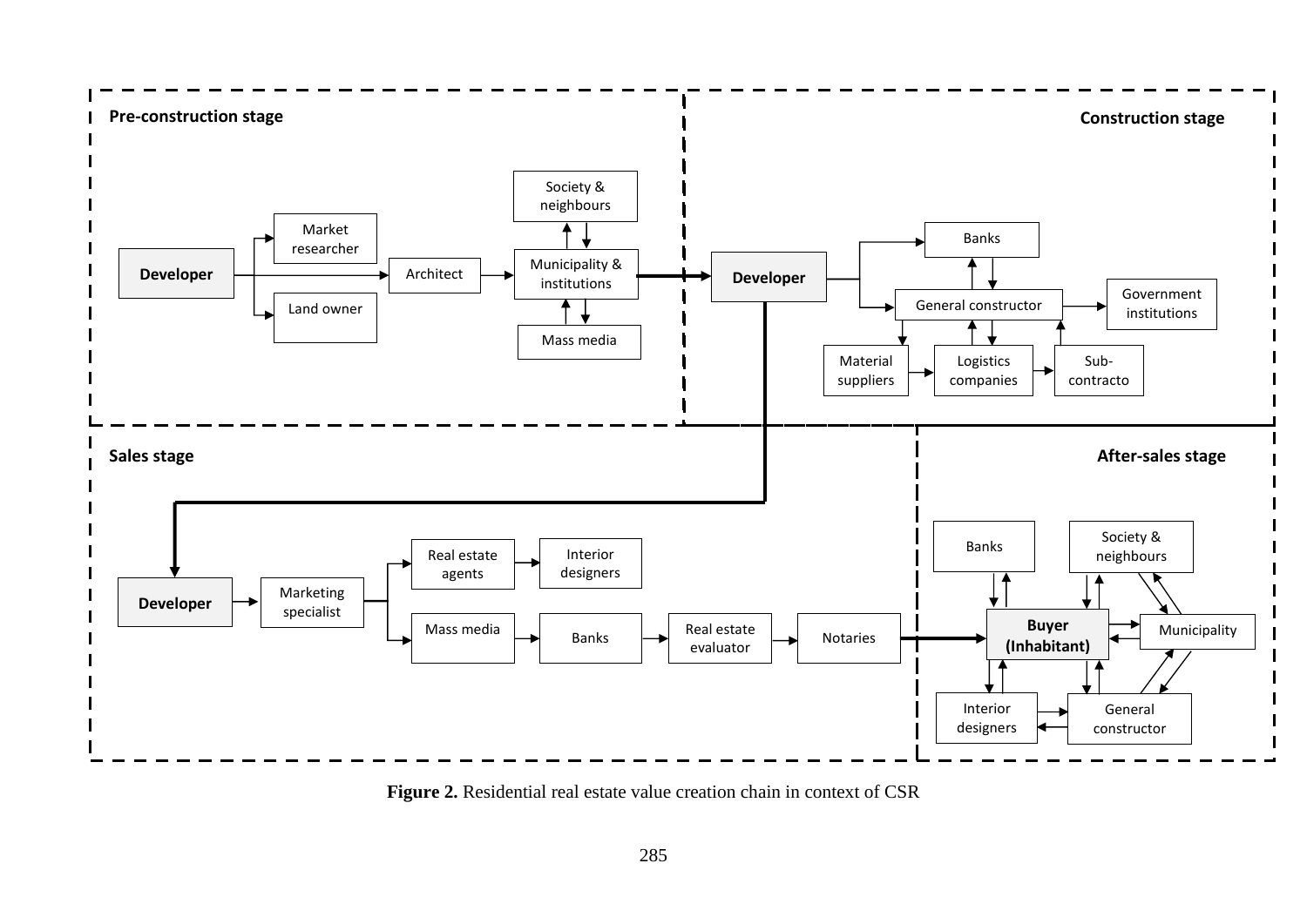| <b>Objective</b> |                                                                                                                                                                                                                                                  | Goal                              | <b>Questions</b>                        | <b>Metrics</b>                                                                                             | <b>Method</b>                |
|------------------|--------------------------------------------------------------------------------------------------------------------------------------------------------------------------------------------------------------------------------------------------|-----------------------------------|-----------------------------------------|------------------------------------------------------------------------------------------------------------|------------------------------|
|                  | <b>Financial</b>                                                                                                                                                                                                                                 |                                   | increased company stock value           | stock market price if applicable                                                                           | Market data                  |
|                  |                                                                                                                                                                                                                                                  |                                   | faster sales                            | average sales time per object (i.e. flat)<br>object sale out percentage per year                           | Case analysis                |
|                  |                                                                                                                                                                                                                                                  |                                   | increased price                         | price per $m2$ of the real estate object compared to price of similar<br>type objects without CSR activity | Market data                  |
|                  |                                                                                                                                                                                                                                                  |                                   | loyalty of employees                    | employee turnover rate, average                                                                            | Case analysis                |
|                  |                                                                                                                                                                                                                                                  |                                   | new business activities                 | opinion of executives (survey)                                                                             | Survey                       |
| COMPANY          |                                                                                                                                                                                                                                                  |                                   | brand awareness                         | top of mind position in the market;<br>number of times mentioned in the press                              | <b>Survey Market</b><br>data |
|                  |                                                                                                                                                                                                                                                  |                                   | positive associations with brand        | shift in positive associations                                                                             | Survey                       |
|                  |                                                                                                                                                                                                                                                  |                                   | point of differentiation                | opinion of executives and customers                                                                        | Survey                       |
|                  | <b>Marketing</b>                                                                                                                                                                                                                                 |                                   | access to new markets                   | opinion of executives, factual sales                                                                       | Survey                       |
|                  |                                                                                                                                                                                                                                                  |                                   | customer loyalty and recommendations    | customers opinion if they would recommend to others a real estate<br>object built by the company           | Survey                       |
|                  |                                                                                                                                                                                                                                                  |                                   | favourable purchase decision            | customer opinion, sales (if comparable)                                                                    | Survey                       |
|                  |                                                                                                                                                                                                                                                  |                                   | justification of higher price           | customer opinion, sales (if comparable)                                                                    | Survey                       |
|                  | <b>Employees</b>                                                                                                                                                                                                                                 |                                   | better work conditions                  | employee opinion, compliance to standards                                                                  | Survey                       |
|                  |                                                                                                                                                                                                                                                  |                                   | health savings                          | number of accidents and illnesses                                                                          | Case analysis                |
|                  |                                                                                                                                                                                                                                                  |                                   | job satisfaction and self - realization | employee opinion (survey)                                                                                  | Survey                       |
|                  |                                                                                                                                                                                                                                                  | Buyers or tenants of<br>new flats | improved quality                        | consumer opinion by survey, number or product return and<br>complaints                                     | Survey                       |
|                  | <b>Customers</b>                                                                                                                                                                                                                                 |                                   | higher perceived value                  | consumer opinion by survey                                                                                 | Survey                       |
|                  |                                                                                                                                                                                                                                                  |                                   | new added value                         | product or service analysis                                                                                | Case analysis                |
|                  |                                                                                                                                                                                                                                                  |                                   | customer involvement (co-creation)      | executive opinion, customer opinion                                                                        | Survey                       |
|                  | Architect;<br>Land owner;<br>Market researcher;<br>Banks;<br>General constructor;<br><b>Suppliers and</b><br><b>Business</b><br>Subcontractors and<br>material suppliers;<br>associates<br>Real estate agent;<br>Interior designers;<br>Lawyers; |                                   | increased competitive advantage         | sales, average price, market share                                                                         | Case analysis                |
|                  |                                                                                                                                                                                                                                                  |                                   | faster production                       | production cycle, supply chain timing                                                                      | Case analysis                |
| STAKEHOLDERS     |                                                                                                                                                                                                                                                  |                                   | increased mutual trust                  | opinion of suppliers and partners                                                                          | Survey                       |
|                  |                                                                                                                                                                                                                                                  | new standard in business sector   | case analysis if applicable             | Case analysis                                                                                              |                              |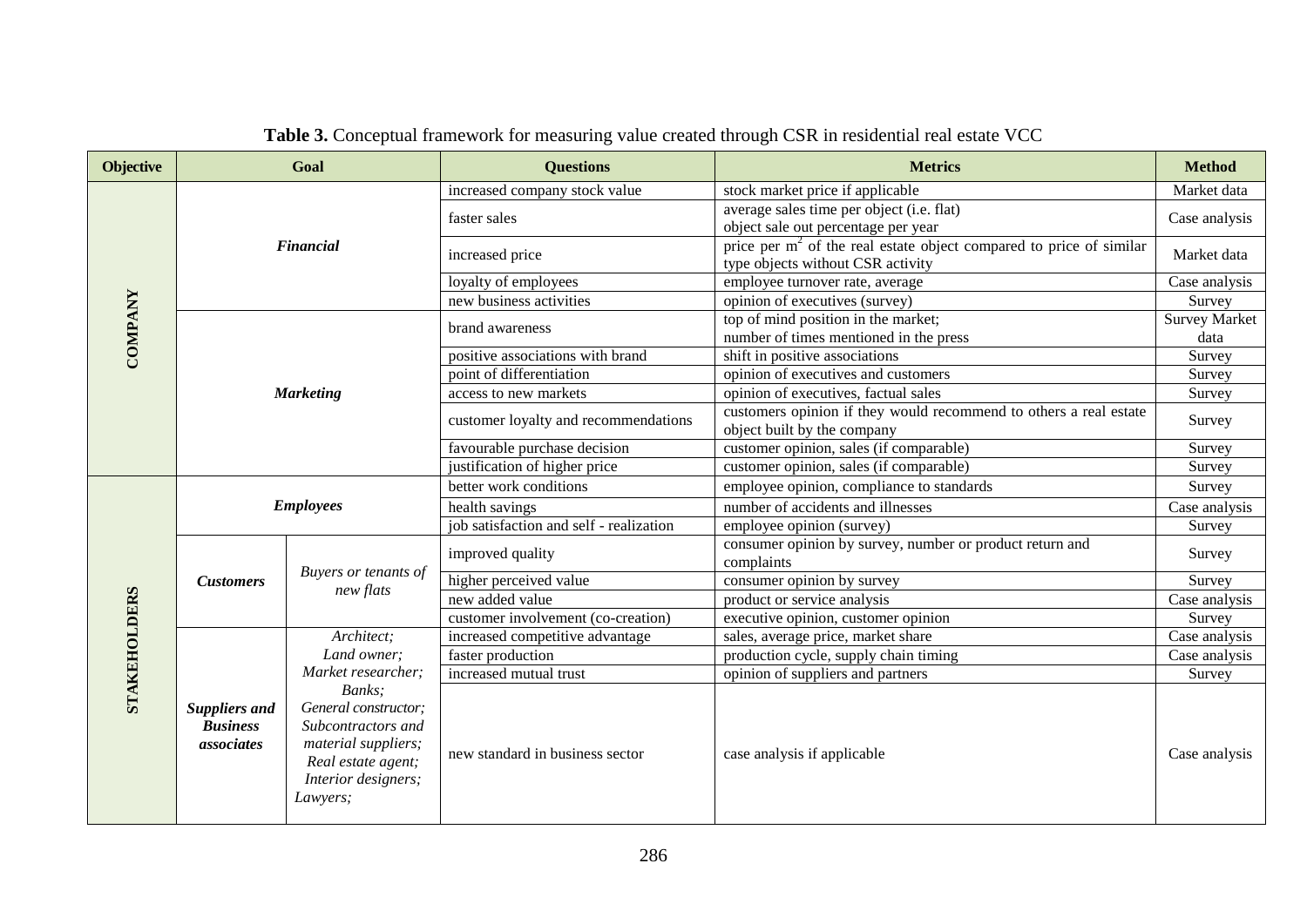| SOCIET | <b>Society</b>                         | <b>Neighbours</b><br>(directly);<br>Society (through<br>mass media)                                                                                              | new social services and products;                                                               | case analysis if applicable                                                                                                               | Case analysis |
|--------|----------------------------------------|------------------------------------------------------------------------------------------------------------------------------------------------------------------|-------------------------------------------------------------------------------------------------|-------------------------------------------------------------------------------------------------------------------------------------------|---------------|
|        |                                        |                                                                                                                                                                  | charity projects                                                                                | received donations and other benefits                                                                                                     | Case analysis |
|        |                                        |                                                                                                                                                                  | support for education and job creation                                                          | case analysis if applicable, funds for education and new job<br>creation, number of new jobs                                              | Case analysis |
|        |                                        |                                                                                                                                                                  | public health and other welfare                                                                 | analysis of statistics of specific illnesses                                                                                              | Market data   |
|        | <b>Environment</b>                     |                                                                                                                                                                  | prevention of pollution                                                                         | reduction of $CO2$ emissions and similar                                                                                                  | Case analysis |
|        |                                        |                                                                                                                                                                  | restoring contaminated areas                                                                    | spending on environment restoration                                                                                                       | Case analysis |
|        |                                        |                                                                                                                                                                  | saving nature in other forms                                                                    | if buildings are planned in the way to save natural surroundings                                                                          | Case analysis |
|        | Government<br>&<br><b>Municipality</b> | Government                                                                                                                                                       | budget savings                                                                                  | alternative costs of government in case if no such value created                                                                          | Case analysis |
|        |                                        |                                                                                                                                                                  | reduced unemployment                                                                            | new jobs in CSR companies, government savings on donations for<br>jobless people                                                          | Case analysis |
|        |                                        |                                                                                                                                                                  | increased GDP                                                                                   | additional GDP created by CSR                                                                                                             | Case analysis |
|        |                                        |                                                                                                                                                                  | foreign investments                                                                             | number of new companies and total investments when it was done<br>under condition of CSR adoption                                         | Case analysis |
|        |                                        | Construction<br><i>inspection institution;</i><br>Electricity network<br><i>operator</i> ;<br>Real estate evaluator;<br>Center of registers;<br><i>Notaries:</i> | if any stimulations is provided from<br>these institutions to company or any of<br>stakeholders | research of legal base (if laws or any other documents foresee any<br>kind of benefits for residential reals estate where CSR is applied) | Case analysis |
|        |                                        |                                                                                                                                                                  |                                                                                                 | institution's opinion and their official policy                                                                                           | Survey        |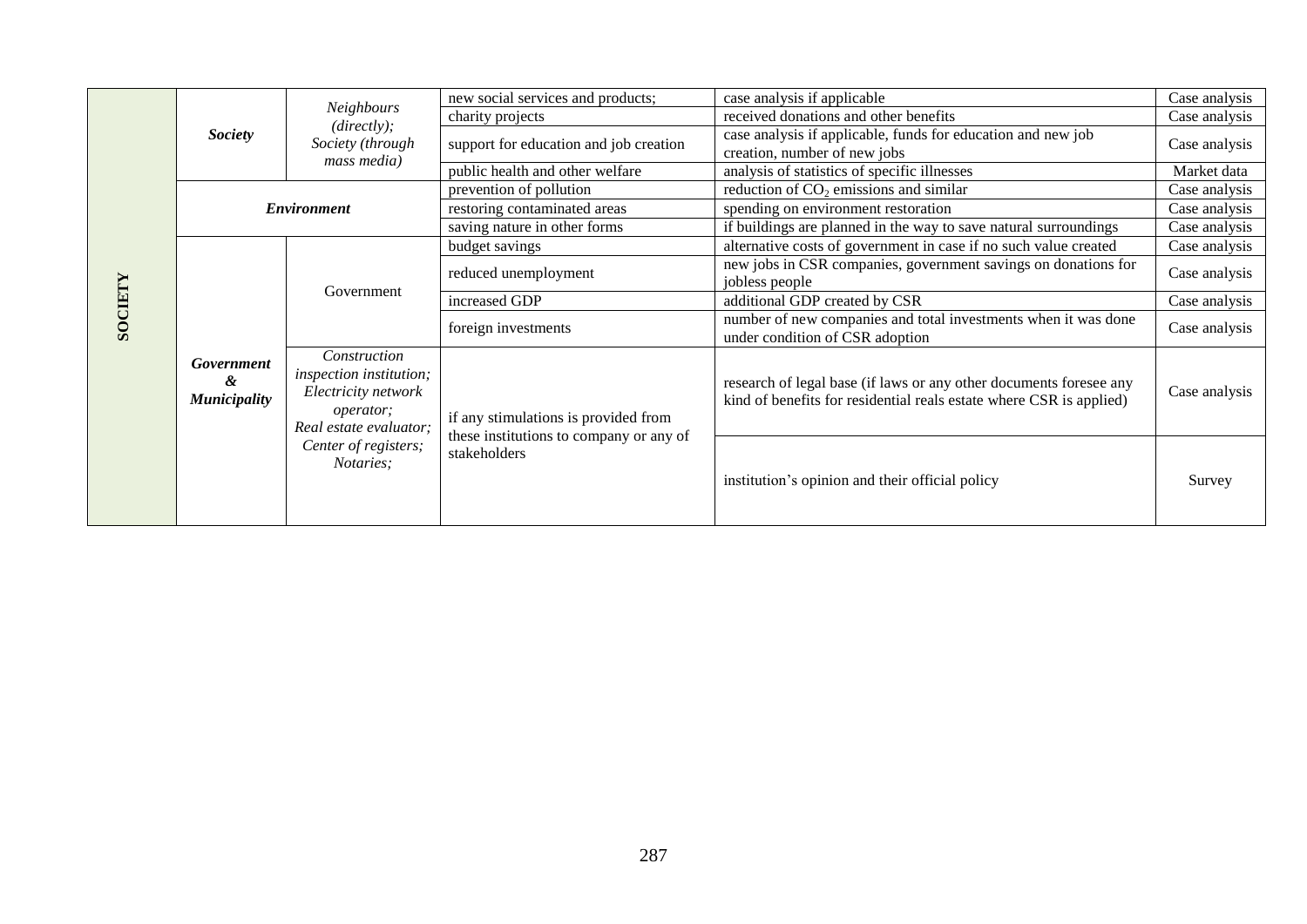## **4. Discussion**

Value creation through CSR is mostly researched only from the perspective of a single company or group of stakeholders, but not holistically in a whole VCC. There are various suggestions on value measurement methodology, but when it comes to measurement of shared or use value, it's difficult to find any methodology convenient enough for practical implementation. The proposed framework is just conceptual idea which will be developed in few ways:

- 1) any new benefits invoked by CSR implementation should be reviewed and, if needed, added to question section of this framework;
- 2) there should be added more metrics and rules for their calculation in order to make this framework more objective and precise;
- 3) system for measurement of use value in practice should be clarified.

Another field of discussion concerns the proposed residential real estate VCC. It should be evaluated by expert survey and updated in such way that it becomes more convenient for practical use, but still remains holistically.

#### **References**

- Aras, G., Aybars, A. & Kutlu, O. (2010). Managing corporate performance: investigating the relationship between corporate social responsibility and financial performance in emerging markets. *International Journal of Productivity and Performance Management, Vol. 59, No. 3, 229–254.* doi: http://dx.doi.org/10.1108/1741040101 1023573
- Banyte, J., Brazioniene, L., Gadeikiene, A. (2010) Expression of Green Marketing Developing the Conception of Corporate Social Responsibility*. Inzinerine Ekonomika-Engineering Economics. (5), 550-560*
- Basili, V. R. *et al.* (1994). Goal Question Metric Approach. *John Wiley&Sons*
- Bocquet, R. & Mothe, C. (2011). Exploring the relationship between CSR and innovation: A comparison between small and largesized French companies. *Revue Sciences de Gestion, Issue 80, 101-119.*
- Carroll, A. (1999). Corporate social responsibility. Evolution of a definitional construct. *Business & Society, Vol. 38, No. 3, 268–295. doi: http://dx.doi.org/10.1177/000765039903800303*
- Chatain, O. & Zemsky, P. (2011). Value creation and value capture with frictions. *Strategic Management Journal, Vol. 32, No. 11, 1206–1231.* doi: http://dx.doi.org/10.1002/smj.939
- Du, S., Bhattacharya, C. B., Sen, S. (2010). Maximizing Business Returns to Corporate Social Responsibility (CSR): The Role of CSR Communication. *International Journal of Management Reviews, Vol. 12 Issue 1, 8-19.* doi: 10.1111/j.1468-2370.2009.00276.x
- Gholami, S. (2011). Value Creation Model through Corporate Social Responsibility (CSR). *International Journal of Business and Management Vol. 6, No. 9.* doi:10.5539/ijbm.v6n9p148
- Griffin, J. J., Mahon, J. F. (1997). The corporate social performance and corporate financial performance debate. *Business & Society, 36, 5.* <http://dx.doi.org/10.1177/000765039703600102>
- Hietbrink, J. J. C., Berens, G. & Renkom, J. (2011). Corporate Social Responsibility in a Business Purchasing Context: The Role of CSR Type and Supplier Product Share Size. *Corporate Reputation Review, Winter2011, Vol. 13 Issue 4, 284-300.* doi:10.1057/crr.2010.24
- Ioannou, I. Serafeim, G. (2010). The impact of corporate social responsibility on investment recommendations. *Working Papers, Harvard Business School Division of Research, 1–45.*  doi:10.2139/ssrn.1507874
- Yuan, W., Bao, Y. & Verbeke, A. (2011). Integrating CSR initiatives in business: an organizing framework. *Journal of Business Ethics, Vol. 101, No. 1, 75–92.* doi: http://dx.doi.org/10.1007/s10551-010-0710-z
- Januszewski, F. (2011). Possible applications of instruments of measurement of the customer value in the operations of logistics companies. *Scientific Journal of Logistics. Vol. 7, Issue 4, No 2, 17 – 25*
- Jonikas, D. (2012). Value creation through CSR at stakeholders level. *Economics and Management, 2012. 17 (2), 693-698.* http://dx.doi.org/10.5755/j01.em.17.2.2200
- Jonikas, D. (2013). Conceptual framework of value creation through CSR in separate member of value